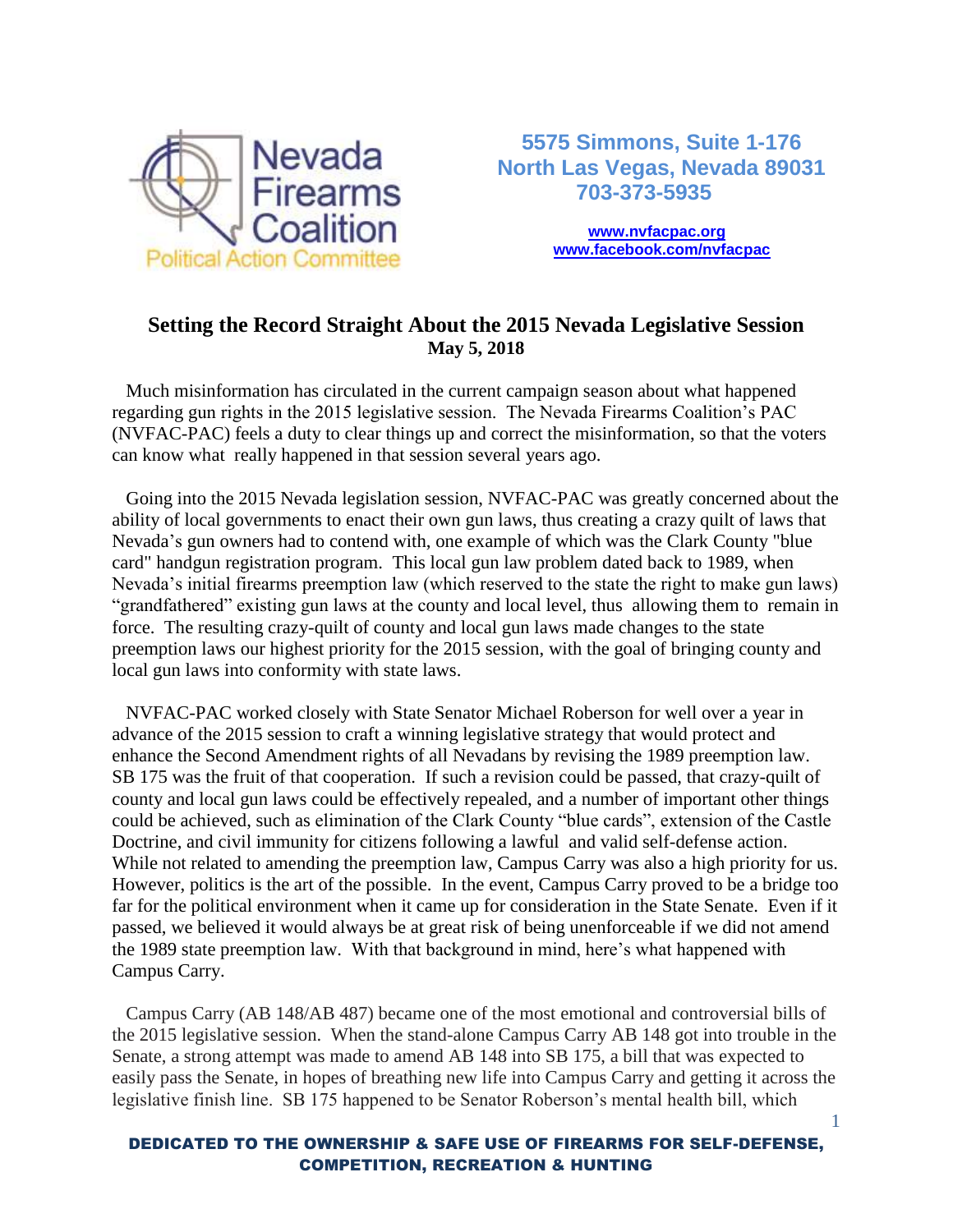included our and Senator Roberson's improvements to Nevada's gun laws. Both NVFAC-PAC and Senator Roberson received intense criticism when we opposed efforts to attach AB 148, Campus Carry, onto SB 175. We did so because we believed it would kill both bills. As it happened, AB 148 was amended into SB 175 in the Assembly Judiciary Committee, only to be stripped out when it went to the full Assembly. The Senate had made it clear they did not have the votes to pass the amended bill and would not move it forward. When it came down to the wire, the Assembly majority chose to oppose the Campus Carry amendment so they could pass a bill they knew would be signed by the governor. That done, the stand-alone SB 175, without Campus Carry, was then passed and signed into law by Governor Sandoval. NVFAC-PAC's position was, and is, that attempting to pass SB 175 with Campus Carry attached to it would have been the death of both bills.

 Senator Roberson has recently come under fire for killing Campus Carry in the 2015 session. Nothing could be farther from the truth. Campus Carry died in the 2015 session because it could not muster sufficient support on its merits in the Senate to pass out of that chamber and to the Governor's desk. NVFAC-PAC holds Senator Greg Brower and ultimately Governor Brian Sandoval responsible for killing Campus Carry: Senator Brower because he refused to give Campus Carry, along with other pro-2A bills, hearings in his committee; and Governor Sandoval because he let it be known that he would not sign any form of campus carry legislation into law. Senator Brower was tasked with making sure nothing got to the Governor's desk that he didn't want to sign. That's called politics which, like the making of sausage, is often displeasing on close examination.

 Nothing we have heard or seen since 2015 has caused us to question the wisdom of the tactical decision to oppose the merger of AB 148 into SB 175. While we greatly regretted the failure of a Campus Carry bill in three consecutive Nevada legislative sessions, seeing Campus Carry become the law of the Silver State remains one of NVFAC-PAC's priorities, and we continue to fight for its passage.

It is not an exaggeration to say that without Senator Michael Roberson, NVFAC-PAC's biggest win of the session would not have occurred. That win was also the biggest victory for the Second Amendment in Nevada's history since the passage of the state's constitution with its strong protection for the citizenry's right to arms. That historic win was Senate Bill 175, which was written, introduced, and managed into law by Senator Roberson. With this one single bill, Nevada's law-abiding gun owners got:

- One uniform firearms law for all of Nevada, and elimination of conflicting county and local gun laws.
- Real teeth with which to enforce firearms preemption against municipalities and counties that might be reluctant to bring their laws in line with the statewide preemption law.
- Civil immunity from lawsuits for lawful self-defense incidents.
- Castle Doctrine extension to motor vehicles.
- The immediate end of Clark County's handgun registration program, and the destruction of handgun registration records in Clark County one year after the law's passage.

## DEDICATED TO THE OWNERSHIP & SAFE USE OF FIREARMS FOR SELF-DEFENSE, COMPETITION, RECREATION & HUNTING